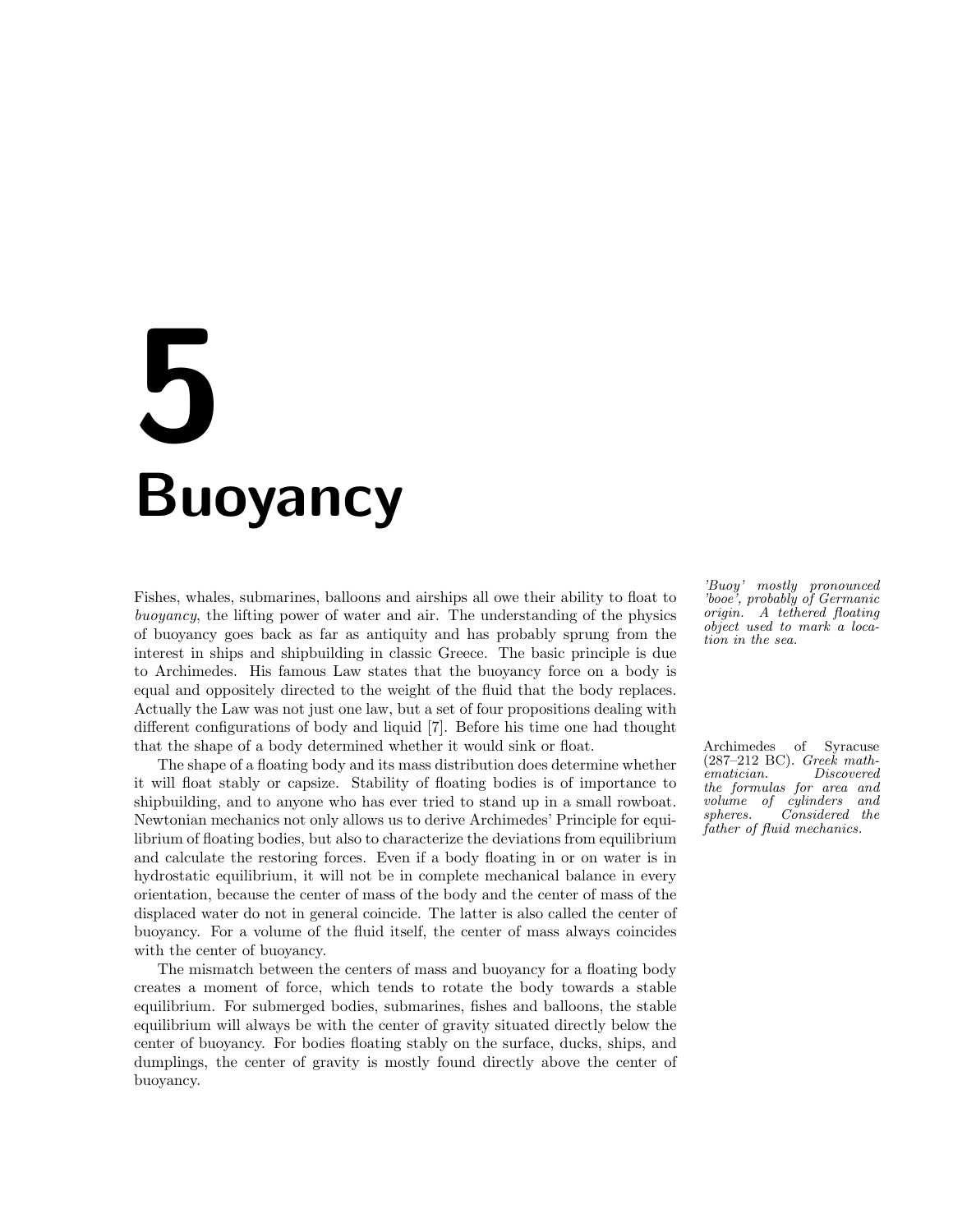#### $\diagup$ ✻ ❅■❅  $\overline{\phantom{0}}$  $\searrow$ ❅❅❘ . ............................................. . . ......... ..... ... ... ... ... . ❄ ❄ ❄ ❄ ❄ ❄ ❄ ❄ ❄ ❄ ❄ ❄

Gravity pulls at a body all  $over$   $its$   $volume$ , pressure only presses at the surface.



For a body partially submerged in water the displacement is the amount<br>of water that has been  $i$  water that has been displaced by the volume of the body below the waterline.

#### 5.1 Archimedes' principle

Mechanical equilibrium takes a slightly different form than global hydrostatic equilibrium (4-14) when a body of another material is immersed in a fluid. If its material is incompressible, the body retains its shape and displaces an amount of fluid with exactly the same volume. If the body is compressible, as a rubber ball, the volume of displaced fluid will be smaller. The body may even take in fluid, like the piece of bread you dunk into your coffee, but then the physics becomes more complicated, and we shall disregard this possibility in the following. A body which is partially immersed may formally be viewed as a body that is fully immersed in a fluid for which the mass density and the equation of state vary from place to place. This also covers the case where part of the body is in vacuum which may be thought of as a fluid with the extreme properties,  $\rho = p = 0$ .

#### Weight and buoyancy

Let the actual, perhaps compressed, volume of the immersed body be  $V$  with surface S. In the field of gravity an unrestrained body is subject to two forces: its weight

$$
\mathcal{F}_G = \int_V \rho_{\text{body}} \, g \, dV \tag{5-1}
$$

and the buoyancy due to pressure acting at its surface,

$$
\mathcal{F}_B = -\oint_S p \, d\mathbf{S} \; . \tag{5-2}
$$

In general these two forces do not have to be in balance. The resultant  $\mathcal{F} = \mathcal{F}_G +$  $\mathcal{F}_B$  determines the direction that the body will begin to move if unrestrained. In mechanical equilibrium the two forces must exactly cancel each other so that the body can remain in place.

Assuming that the body does not itself significantly contribute to the field of gravity (see however page 120), the local balance of forces in the fluid (4-18) will be the same as before. In particular the pressure in the fluid cannot depend on the volume  $V$  containing material that is different from the fluid itself. The pressure on the surface of the immersed body must for this reason be identical to the pressure on a body of fluid of the same shape. But then the global equilibrium condition (4-14) tells us that the buoyancy force will exactly balance the weight of the displaced fluid, so that

$$
\mathcal{F}_B = -\oint_S p \, d\mathbf{S} = -\int_V \rho_{\text{fluid}} \, \mathbf{g} \, dV \,. \tag{5-3}
$$

This theorem is indeed Archimedes' principle: the force of buoyancy equals (minus) the weight of the displaced fluid.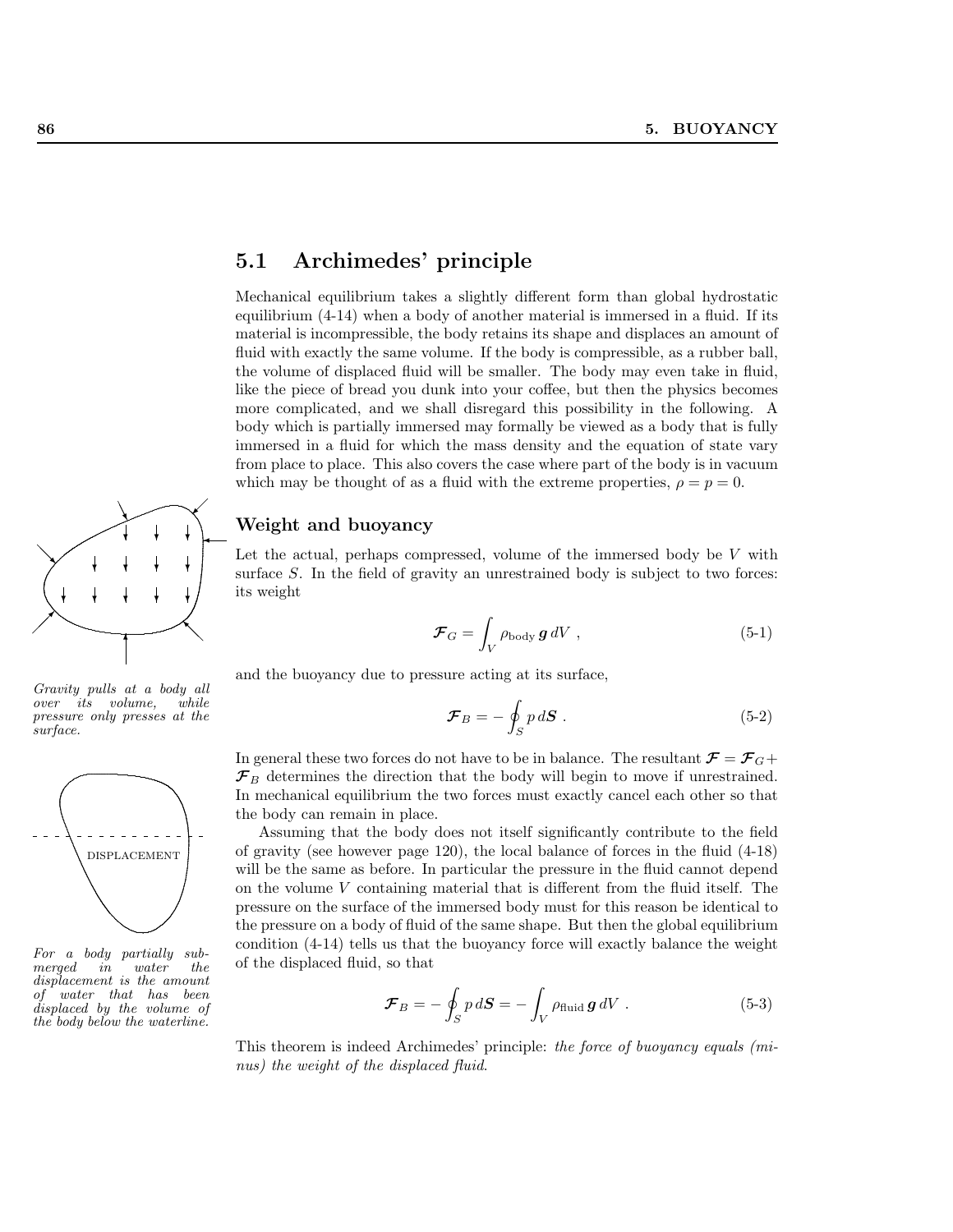The total force on the body may then be written

$$
\mathcal{F} = \mathcal{F}_G + \mathcal{F}_B = \int_V (\rho_{\text{body}} - \rho_{\text{fluid}}) \mathbf{g} \, dV , \qquad (5-4)
$$

explicitly confirming that when the body is made from the same fluid as its surroundings, so that  $\rho_{\text{body}} = \rho_{\text{fluid}}$ , the resultant force vanishes automatically. In general, however, the distributions of mass in the body and in the displaced fluid will be different.

Notice that Archimedes' principle is valid even if the gravitational field varies appreciably across the body. Archimedes principle fails, if the body is so large that its own gravitational field cannot be neglected, such as would be the case if an Earth-sized body fell into Jupiter's atmosphere. The extra compression of the fluid and the associated change in buoyancy caused by the body's own gravitational field is calculated section ??.

#### Constant field of gravity

If the gravitational field is constant,  $g(x) = g_0$ , the weight of the body is,

$$
\mathcal{F}_G = M_{\text{body}} \, \mathbf{g}_0 \;, \tag{5-5}
$$

and the buoyancy force becomes

$$
\mathcal{F}_B = -M_{\text{fluid}} \, \mathbf{g}_0 \; . \tag{5-6}
$$

Since the total force is the sum of these contributions, one might say that buoyancy acts as if the displacement were filled with fluid of negative mass  $-M_{\text{fluid}}$ . Alternatively, one may view the buoyancy force as a kind of antigravity.

The total force on an unrestrained object is now,

$$
\mathcal{F} = \mathcal{F}_G + \mathcal{F}_B = (M_{\text{body}} - M_{\text{fluid}}) \mathbf{g}_0 \ . \tag{5-7}
$$

If the body mass is smaller than the mass of the displaced fluid, the total force is directed upwards, and the unrestrained body will begin to move upwards. Alternatively, if the body is chained restrained from moving, the restraints must deliver a force  $-\mathcal{F}$  to keep the object in place.

For a body to hover motionless in a fluid, its mass must equal the mass of the displaced fluid,

$$
M_{\text{body}} = M_{\text{fluid}} \tag{5-8}
$$

Fish achieve this balance by adjusting the amount of water they displace through contraction and expansion of an internal air-filled bladder. Submarines on the contrary change their mass by pumping water in and out of ballast tanks. Curiously, no animals seem to have developed balloons for floating in the atmosphere, although both the physics and chemistry of ballooning appears to be within reach of biological evolution.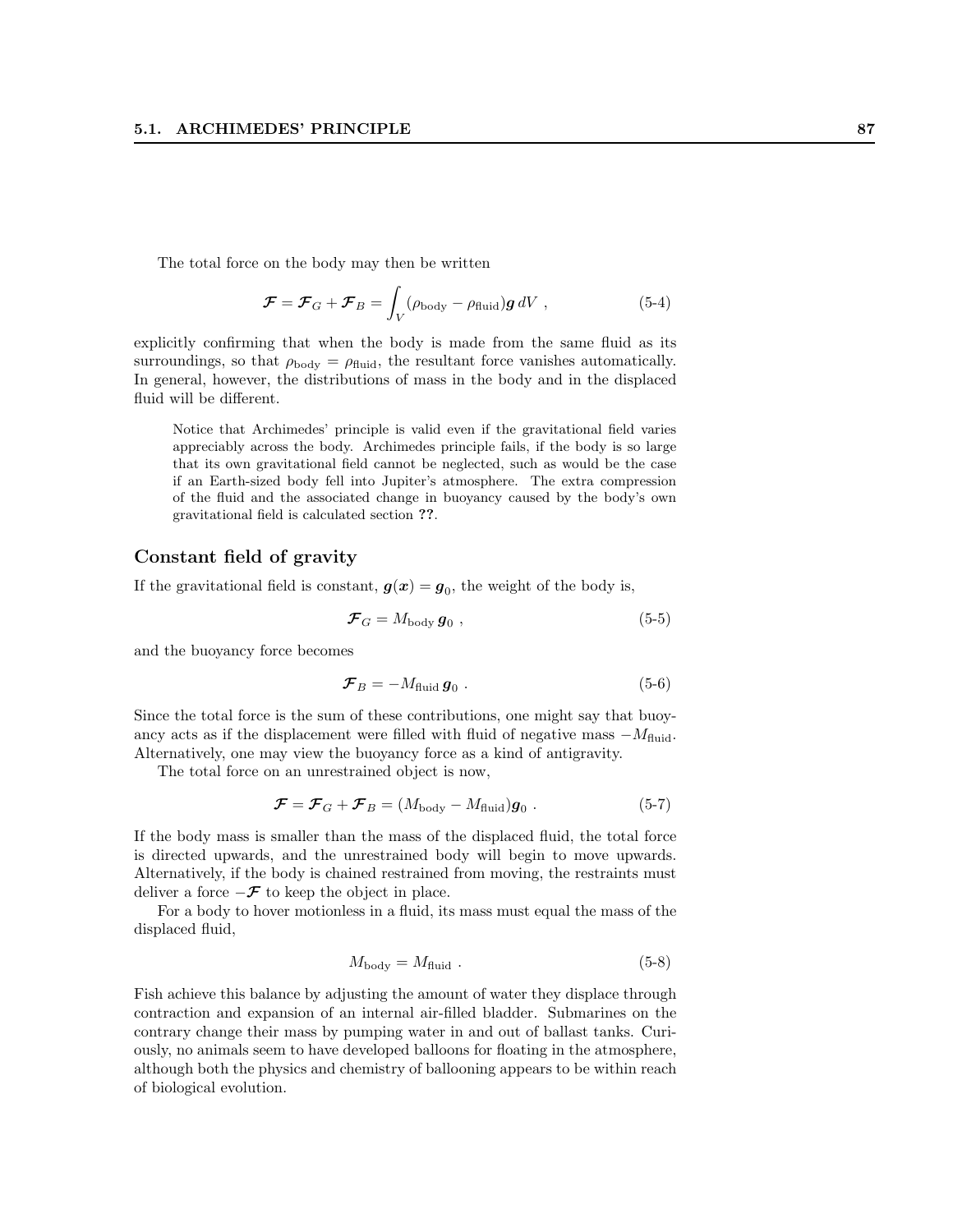Joseph Michel Montgolfier  $(1740-1810)$ . Experimented (together with his younger brother Jacques Etienne ´  $(1745-1799)$  with hot-air balloons and on November 21, 1783, the first human flew in such a balloon for a distance of 9 kilometers at a height of 100 meter above Paris. Only one of the brothers ever flew, and then only once!

#### 5.2 The art of ballooning

Apart from large kites used in ancient China, balloons were the earliest flying machines. The first balloons made by the Montgolfier brothers in 1783 contained hot air which is lighter than cold. Hot-air balloons were a century later replaced by balloons containing light gases, hydrogen or helium, with greater lifting power. This also eliminated the need for a constant heat supply and made possible the huge (and dangerous) hydrogen airships of the 1930's. In the last half of the twentieth century hot-air balloons again came into vogue, especially for sports, because of the availability of modern strong lightweight materials (nylon) and fuel (propane).

#### Gas balloons

A large hydrogen or helium balloon typically begins its ascent being only partially filled, assuming an inverted tear-drop shape. During the ascent the gas expands because of the fall in ambient air pressure, and eventually the balloon becomes nearly spherical and stops expanding (or bursts) because the "skin" of the balloon cannot stretch further. Since the density of the displaced air falls with height, the balloon will reach a maximum height, a ceiling where it could hover permanently if it did not lose gas. In the end no balloon stays aloft forever.

Let the total mass of the balloon be  $M$ , including the mass of the gas, the balloon skin, the gondola, people, and what not. The condition for upwards flight is then that  $M < V\rho$  where V is the total volume of air that the balloon displaces and  $\rho$  the air density. If this inequality is fulfilled on the ground, the balloon will start to rise. During the rise the volume may expand towards a maximal value while the air density falls, and the balloon will keep rising until the air density has fallen to  $\rho = M/V$ . In the isentropic atmospheric model the air density is given by  $(4-60)$  and solving for the maximal height z we obtain the balloon's ceiling,

$$
z = h_2 \left( 1 - \left( \frac{M}{\rho_0 V} \right)^{\gamma - 1} \right) , \qquad (5-9)
$$

where  $\gamma \approx 7/5$  is the adiabatic index of air,  $\rho_0 \approx 1.2 \text{ kg/m}^3$  its density at sea level, and  $h_2 \approx 30$  km the isentropic scale height (4-58).

Example 5.2.1: A spherical balloon has a maximal diameter of 10 m yielding a volume  $V \approx 524$  m<sup>3</sup>. For the balloon to lift off at all, its mass must be smaller than  $\rho_0 V = 628$  kg. Taking  $M = 400$  kg the ceiling becomes  $z \approx 5$  km. At this height the air pressure and temperature are 0.54 Bar and 245 K. Assuming that the balloon contains hydrogen  $H_2$  at this temperature and pressure, the total mass of the hydrogen is merely 28 kg. The surface area of the balloon is  $314 \text{ m}^2$ , so if the skin has thickness 2 mm and density 300 kg/m<sup>3</sup>, its mass becomes 188 kg, which leaves about 184 kg for the proper payload. Filled with helium (He), the gas mass would double and the payload be correspondingly smaller.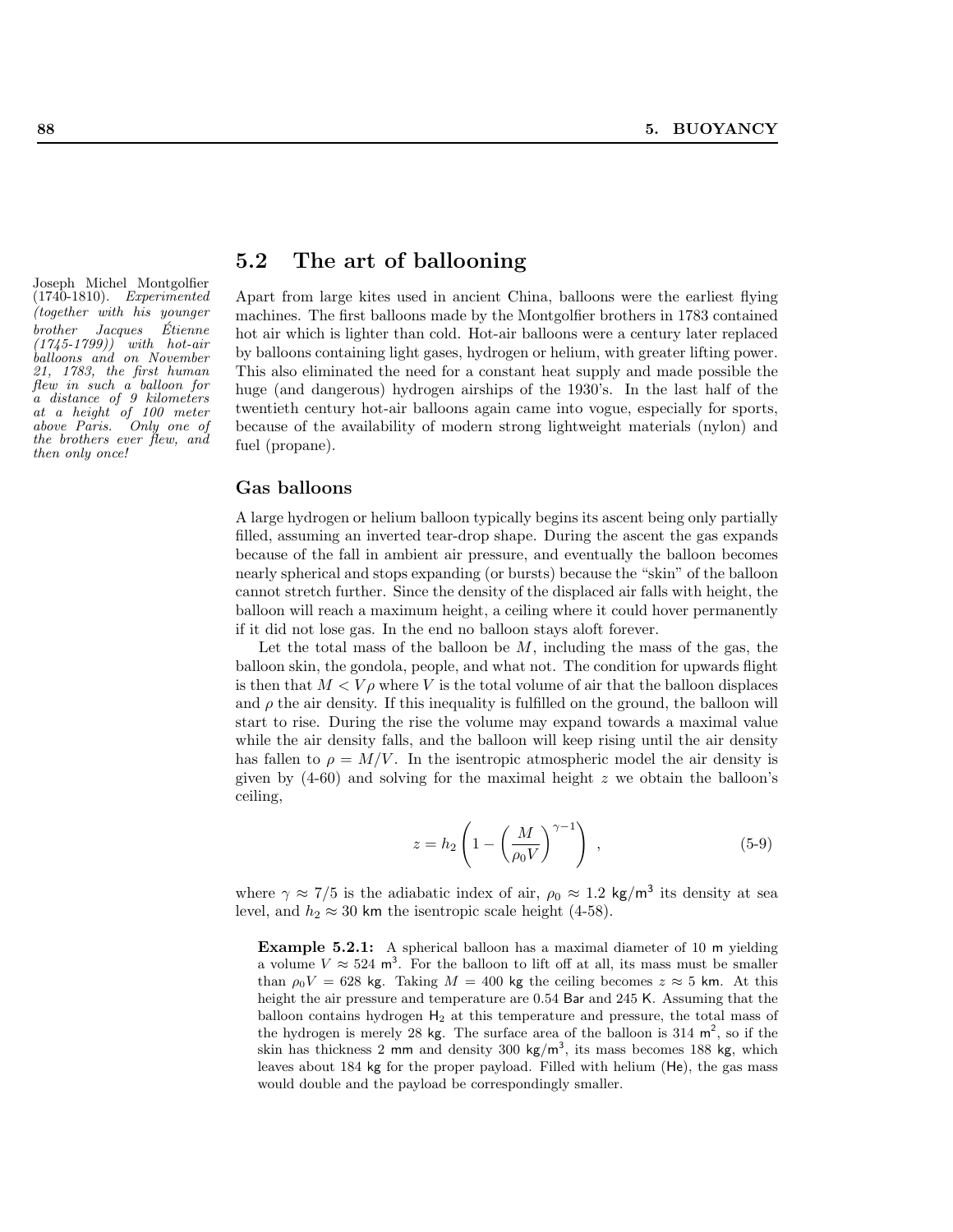#### Hot-air balloons

A hot-air balloon is open at the bottom so that the inside pressure is always the same as the atmospheric pressure outside. The air in the balloon is warmer  $(T' > T)$  than the outside temperature and the density is lower  $(\rho' < \rho)$ . If  $M_0$ denotes the total payload, the total mass including the hot air is  $M = M_0 + \rho' V$ . The total mass thus changes with height (and temperature) rather than being constant as for a gas balloon. From the ideal gas law (4-24) and the equality of the inside and outside pressures it follows that  $\rho' T' = \rho T$ , so that the inside density is  $\rho' = \rho T/T'$ . The condition for flight is as before  $M < \rho V$ , and the maximum payload for a given height z becomes,

$$
M_0 = \left(1 - \frac{T}{T'}\right)\rho V = \left(1 - \frac{T_0}{T'}\left(1 - \frac{z}{h_2}\right)\right)\left(1 - \frac{z}{h_2}\right)^{\frac{1}{\gamma - 1}}\rho_0 V . \tag{5-10}
$$

On the right hand side we have inserted the expressions (4-57) and (4-60) for the isentropic atmospheric temperature T and density  $\rho$ .

Example 5.2.2: A hot-air balloon with diameter 15 m is desired to reach a ceiling of 1000 m with air temperature 70  $°C = 343$  K. When the ground temperature is  $T_0 = 20$  °C = 293 K and the density  $\rho_0 = 1.2 \text{ kg/m}^3$ , it follows that this balloon would be capable of lifting  $M_0 \approx 341$  kg to the ceiling.

### 5.3 Stability of floating bodies

Although a body may be in buoyant equilibrium, so that the total force composed of gravity and buoyancy vanishes,  $\mathcal{F} = \mathcal{F}_G + \mathcal{F}_B = 0$ , it may not be in complete mechanical equilibrium. The total moment of all the forces acting on the body must also vanish; for else an unrestrained body will start to rotate.

#### Moments of weight and buoyancy

The total moment is like the total force a sum of two contributions,

$$
\mathcal{M} = \mathcal{M}_G + \mathcal{M}_B , \qquad (5-11)
$$

with one contribution from gravity, *i.e.* weight,

$$
\mathcal{M}_G = \int_V \boldsymbol{x} \times \rho_{\text{body}} \boldsymbol{g} \, dV \,, \tag{5-12}
$$

and the other from pressure, i.e. buoyancy,

$$
\mathcal{M}_B = \oint_S \mathbf{x} \times (-p \, d\mathbf{S}) \; . \tag{5-13}
$$

If the total force vanishes,  $\mathcal{F} = 0$ , the total moment will be independent of the origin of the coordinate system.



z

A hot-air balloon has higher temperature  $T' > T$  and lower density  $\rho' < \rho$  but the same pressure as the surrounding atmosphere because it is open below.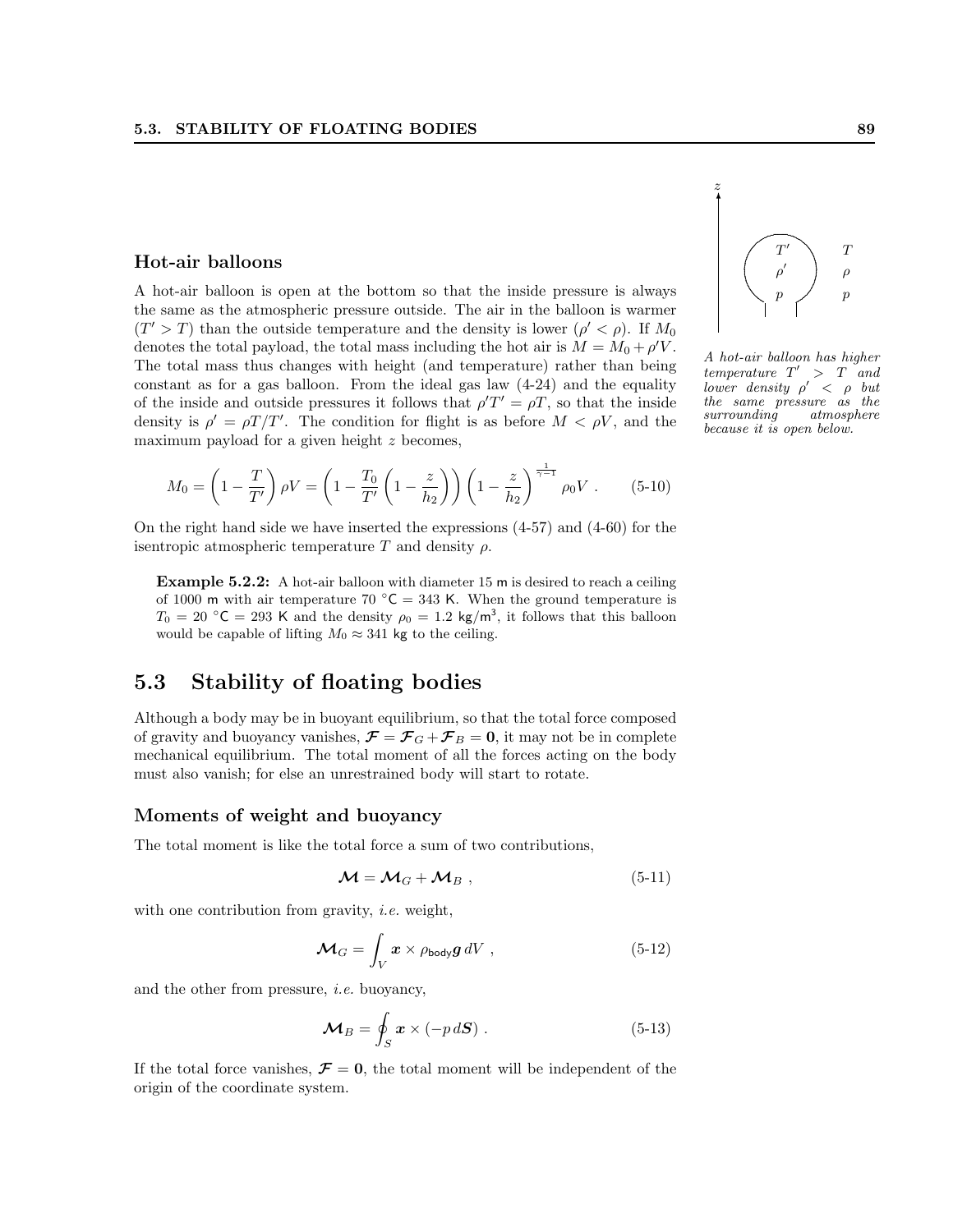In hydrostatic equilibrium the total moment of any volume of fluid must vanish. Under the same assumptions as we used for deriving Archimedes principle, this implies that the moment of buoyancy must equal the (minus) moment of gravity of the displaced fluid,

$$
\mathcal{M}_B = -\int_V \boldsymbol{x} \times \rho_{\text{fluid}} \boldsymbol{g} \, dV \,. \tag{5-14}
$$

This result is a natural corollary to Archimedes' principle, and of immense help in calculating the buoyancy moment. A formal proof of the theorem is found in problem 5.6.

#### Constant gravity and buoyant equilibrium

In the remainder of this chapter we assume that gravity is constant,  $g(x) = g_0$ , and that the body is in buoyant equilibrium so that it displaces exactly its own mass of fluid,  $M_{\text{fluid}} = M_{\text{body}} = M$ . The densities of body and displaced fluid will, however, in general be different,  $\rho_{\text{body}} \neq \rho_{\text{fluid}}$ .

The moment of gravity (5-12) may as before (page 43) be expressed in terms of the center of the body mass distribution (here called the center of gravity),

$$
\mathcal{M}_G = \mathbf{x}_G \times M\mathbf{g}_0 , \qquad \qquad \mathbf{x}_G = \frac{1}{M} \int \mathbf{x} \rho_{\text{body}} \, dV . \qquad (5-15)
$$

Similarly the moment of the mass distribution of the displaced fluid (5-14) is,

$$
\mathcal{M}_B = -\boldsymbol{x}_B \times M\boldsymbol{g}_0 , \qquad \qquad \boldsymbol{x}_B = \frac{1}{M} \int \boldsymbol{x} \rho_{\text{fluid}} \, dV . \qquad (5-16)
$$

Even if each of these moments depends on the choice of origin of the coordinate system, the total moment,

$$
\mathcal{M} = (\mathbf{x}_G - \mathbf{x}_B) \times M\mathbf{g}_0 , \qquad (5-17)
$$

will be independent, as witnessed by the appearance of the difference of the two center positions.

As long as the total moment is non-vanishing, the body is not in mechanical equilibrium, but will start to rotate towards an orientation with vanishing moment. Except for the trivial case where the centers of gravity and buoyancy coincide, the above equation tells us that the total moment can only vanish if the centers lie on the same vertical line,

$$
x_G - x_B \propto g_0 \; . \tag{5-18}
$$

Evidently, there are two possible orientations satisfying this condition: one where the center of gravity lies above the center of buoyancy, and another where the center of gravity is lowest. In general only one of these will be stable.



Body in buoyant equilibrium but with non-vanishing total moment which here sticks out of the paper. The moment will for a submerged body tend to rotate it in the anticlockwise direction and thus bring the center of gravity below the center of buoyancy.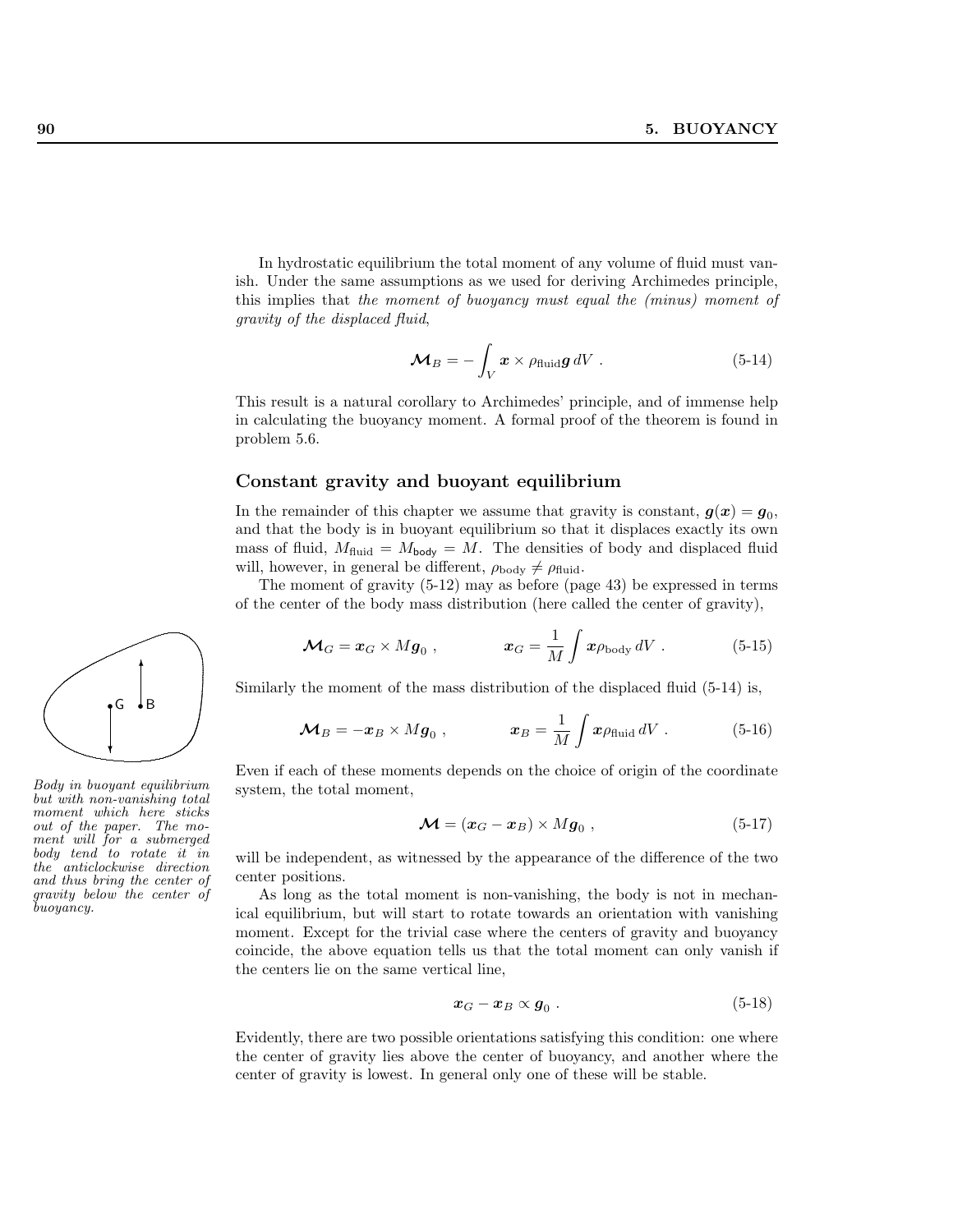#### Submerged body

For a fully submerged rigid body, for example a submarine, both centers are always in the same place relative to the body. If the center of gravity does not lie directly below the center of buoyancy, but displaced a bit horizontally, the direction of the moment will always tend to turn the body so that the center of gravity is lowered with respect to the center of buoyancy. The only stable orientation of the body is where the center of gravity lies vertically below the center of buoyancy. Any small perturbation away from this orientation will soon be corrected and the body brought back to the equilibrium orientation. A similar argument shows that the other equilibrium orientation with the center of gravity above the center of buoyancy is unstable and will flip the body over, if perturbed the tiniest amount.

This is why the gondola hangs below an airship or balloon, and why a fish goes belly-up when it dies, because it loses control of the swim bladder which enlarges into the belly and reverses the positions of the centers of gravity and buoyancy. It also loses buoyant equilibrium and floats to the surface.

#### Floating body

At the surface of a liquid, a body such as a ship or an iceberg will according to Archimedes' principle always arrange itself so that the mass of displaced liquid exactly equals the mass of the body. Here we assume that there is vacuum or a very light fluid such as air above the liquid. The center of gravity is as always in the same place relative to the body, but the center of buoyancy depends now on the orientation of the body, because the volume of displaced fluid changes place and shape (while keeping its mass constant) when the body orientation changes.

Stability can again only occur when the two centers lie on the same vertical line, but there may be more than one point of stability. A sphere made of homogeneous wood floating on water, is stable in all orientations . None of them are in fact truly stable, because it takes no force to move from one to the other. This is however a marginal case.

A floating body may like a submerged body also possess a stable orientation with the center of gravity directly *below* the center of buoyancy. A heavy keel may, for example, used to lower the center of gravity of a sailing ship so much that this orientation becomes the only stable equilibrium. In that case it becomes virtually impossible to capsize the ship, even in a very strong wind.

The stable orientation for most floating objects, such as ships, will in general have the center of gravity situated directly above the center of buoyancy. This happens always when an object of constant mass density floats on top of a liquid of constant mass density, for example an iceberg on water. The part of the iceberg that lies below the waterline must have its center of buoyancy in the same place as its center of gravity. The part of the iceberg lying above the water cannot influence the center of buoyancy whereas it always will shift the center of gravity upwards.



A fully submerged body in  $equilibrium$  must have the center of gravity directly below the center of buoyancy. If G is moved to G 0 a restoring moment is created which sticks out of the plane of the paper.



A partially submerged body may have a stable equilibrium with the center of gravity directly below the center of buoyancy.



A partially submerged body may have a stable equilibrium with the center of gravity directly above the center of buoyancy.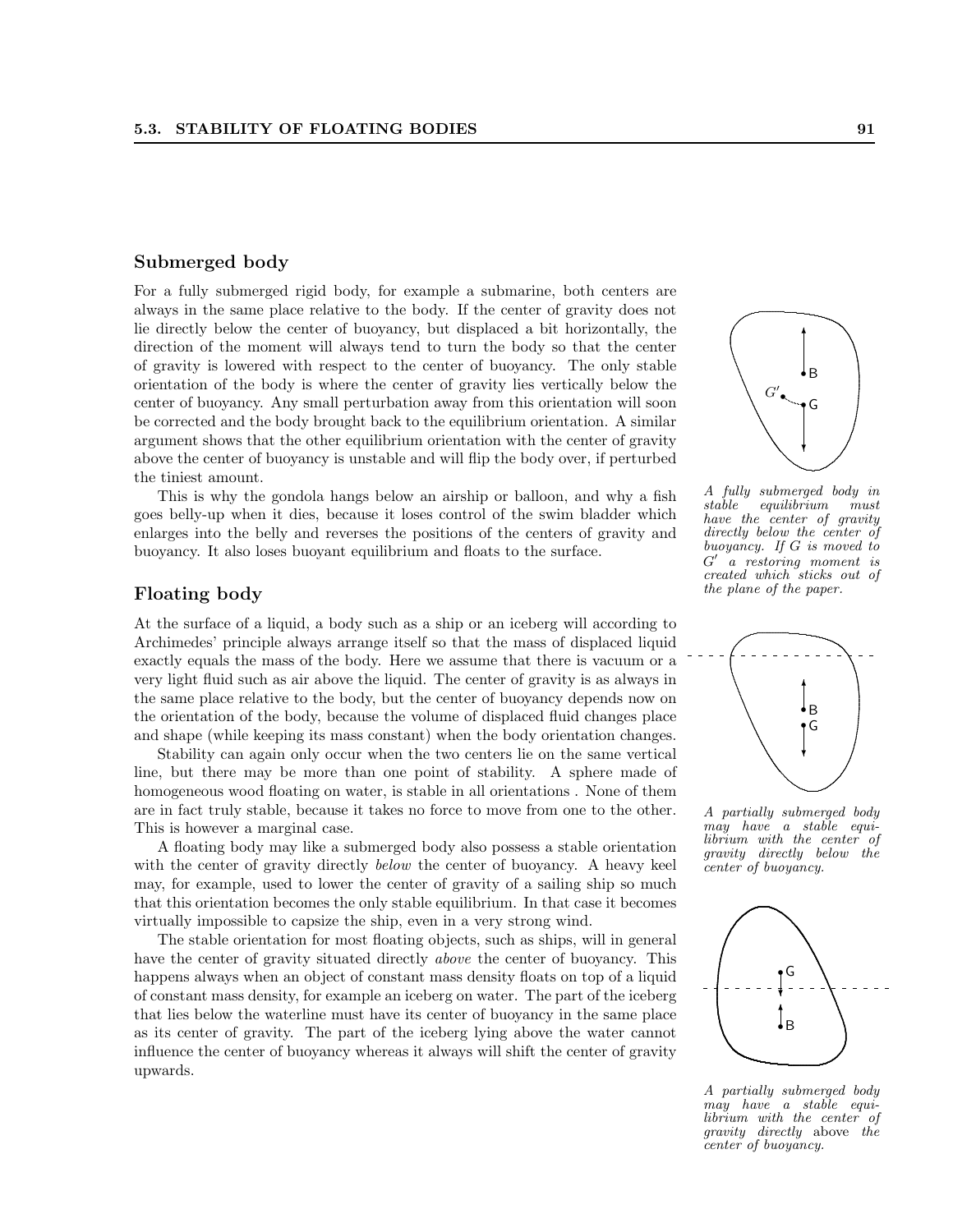How can that situation ever be stable? Will the restoring moment not be of the wrong sign? Why don't ducks and tall ships capsize spontaneously? The qualitative answer is that when the body is rotated away from such an equilibrium orientation, the volume of displaced water will change position and shift the center of buoyancy back to the other side of the center of gravity, reversing the direction of the restoring moment.

#### 5.4 Ship stability

Sitting comfortably in a small rowboat, it is fairly obvious that the center of gravity lies above the center of buoyancy, and that the situation is stable with respect to small movements of the body. But many a fisherman has learnt that suddenly standing up may compromise the stability and send him out among the fishes. There is, as we shall see, a strict limit to how high the center of gravity may be above the center of buoyancy.

Most ships are mirror symmetric in a plane, but we shall be more general and consider a "ship" of an arbitrary shape. We shall assume that the ship initially is in mechanical equilibrium and calculate the moment that arises when it is brought slightly out of equilibrium. If the moment tends to turn the ship back into equilibrium, the initial orientation is stable. To lowest order of approximation, the stability turns out to be an essentially two-dimensional problem, depending mainly on the shape of the outline of the ship's hull in the waterline.

#### Center of roll

A flat-earth coordinate system is introduced in which the outline of the ship's hull is A in the waterline,  $z = 0$ . The ship is now tilted slightly through a small angle  $\alpha$  around a line  $y = y_0$ , parallel to x-axis, so that the previous waterline area A comes to lie in the plane  $z = \alpha(y - y_0)$ . The net change in the displacement due to the tilt is to lowest order in  $\alpha$  given by the difference in volumes of the two wedge-shaped regions between new and the old waterlines,

$$
\delta V = \int_{A} (-z) dA = -\alpha \int_{A} (y - y_0) dA . \qquad (5-19)
$$

Here we have disregarded the small corrections of order  $\alpha^2$  due to the actual shape of the hull just above and below the waterline.

For the ship to remain in buoyant equilibrium after the tilt, the change in displacement must vanish,  $\delta V = 0$ , which is only possible for  $y_0 = \frac{1}{A} \int_A y \, dA$ . Including also tilts around the y-axis, this defines a unique point,

$$
(x_0, y_0) = \frac{1}{A} \int_A (x, y) dA , \qquad (5-20)
$$

which we shall call the *center of roll*. A roll of the ship around any axis through this point will generate no change in displacement. We shall from now on place the origin of the coordinate system at the center of roll, so that  $x_0 = y_0 = 0$ .



The area A of the ship in the waterline may be of quite arbitrary shape. The z-axis is vertical, sticking out of the paper. The ship is tilted around the line  $y = y_0$ .



Tilt around the axis  $y = y_0$ . The change in displacement is negative in the wedge to the right and positive in the wedge to the left.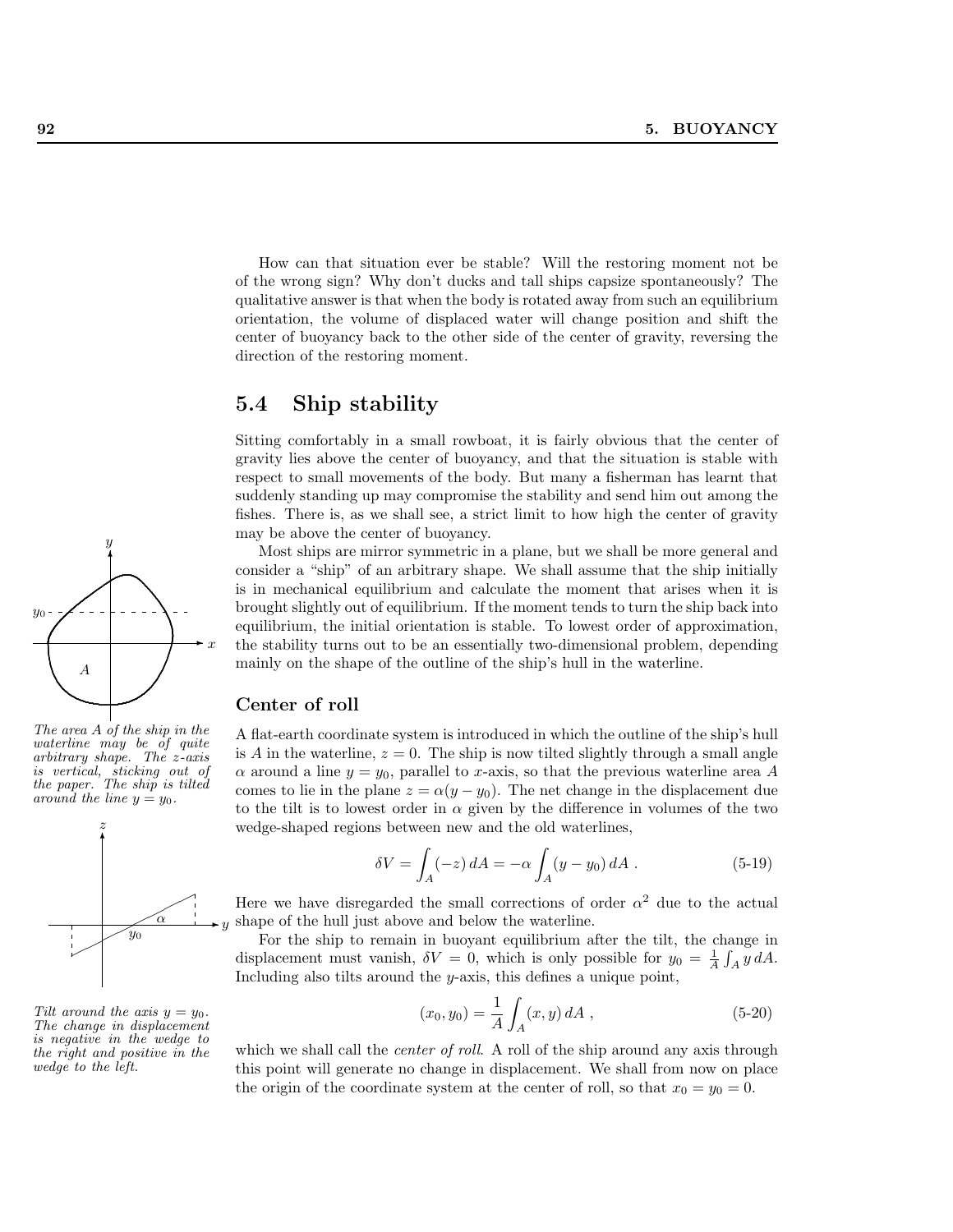#### The restoring moment

A roll through an angle  $\alpha$  around the x-axis generates a restoring moment, which may be calculated from (5-17),

$$
\mathcal{M}_x = -(y_G - y_B)Mg_0 \tag{5-21}
$$

Since we have  $y_G = y_B$  in the original mechanical equilibrium, the difference in coordinates after the tilt may be written,

$$
y_G - y_B = \delta y_G - \delta y_B , \qquad (5-22)
$$

where  $\delta y_G$  and  $\delta y_B$  are the small shifts in centers of gravity and buoyancy caused by the tilt.

The center of gravity is (hopefully!) fixed with respect to the ship and is to first order in  $\alpha$  shifted horizontally by a simple rotation,

$$
\delta y_G = -\alpha z_G \tag{5-23}
$$

There will also be a vertical shift,  $\delta z_G = \alpha y_G$ , but that is of no importance to the stability.

The center of buoyancy is at first shifted in the same way as the center of gravity by the tilt, but because the displacement also changes there will be another contribution  $\Delta y_B$ ,

$$
\delta y_B = -\alpha z_B + \Delta y_B \tag{5-24}
$$

The change in displacement consists in moving the water in wedge-shaped region from  $y > 0$  into the region  $y < 0$ . Due to the choice of coordinates the two regions have equal volumes. The horizontal change in the center of buoyancy is calculated from the change in the center of mass of the displaced water,

$$
\Delta y_B = \frac{1}{V} \int_A y(-z) dA = -\frac{\alpha}{V} \int_A y^2 dA.
$$

Finally, putting it all together we find the restoring moment

$$
\mathcal{M}_x = -\alpha \left( z_B + \frac{I}{V} - z_G \right) M g_0 , \qquad (5-25)
$$

where

$$
I = \int_{A} y^2 dA \,, \tag{5-26}
$$

is the second "moment of inertia" of the area A around the tilt axis. It is a purely geometric quantity which in principle may be calculated for any choice of tilt axis when the shape of the hull in the waterline is known.



The ship in an equilibrium orientation, stable or unstable, shown in a vertical plane containing the aligned centers of gravity and buoyancy.



The tilt rotates the center of gravity from  $G$  to  $G'$ , and the center of buoyancy from  $B$  to  $B'$ . In addition, the change in displaced water shifts the center of buoyancy back to  $B''$ . In stable equilibrium this point must for  $\alpha > 0$  lie to the left of the new center of gravity.



The change in displacement consists in moving the water in the wedge to the right into the wedge to the left.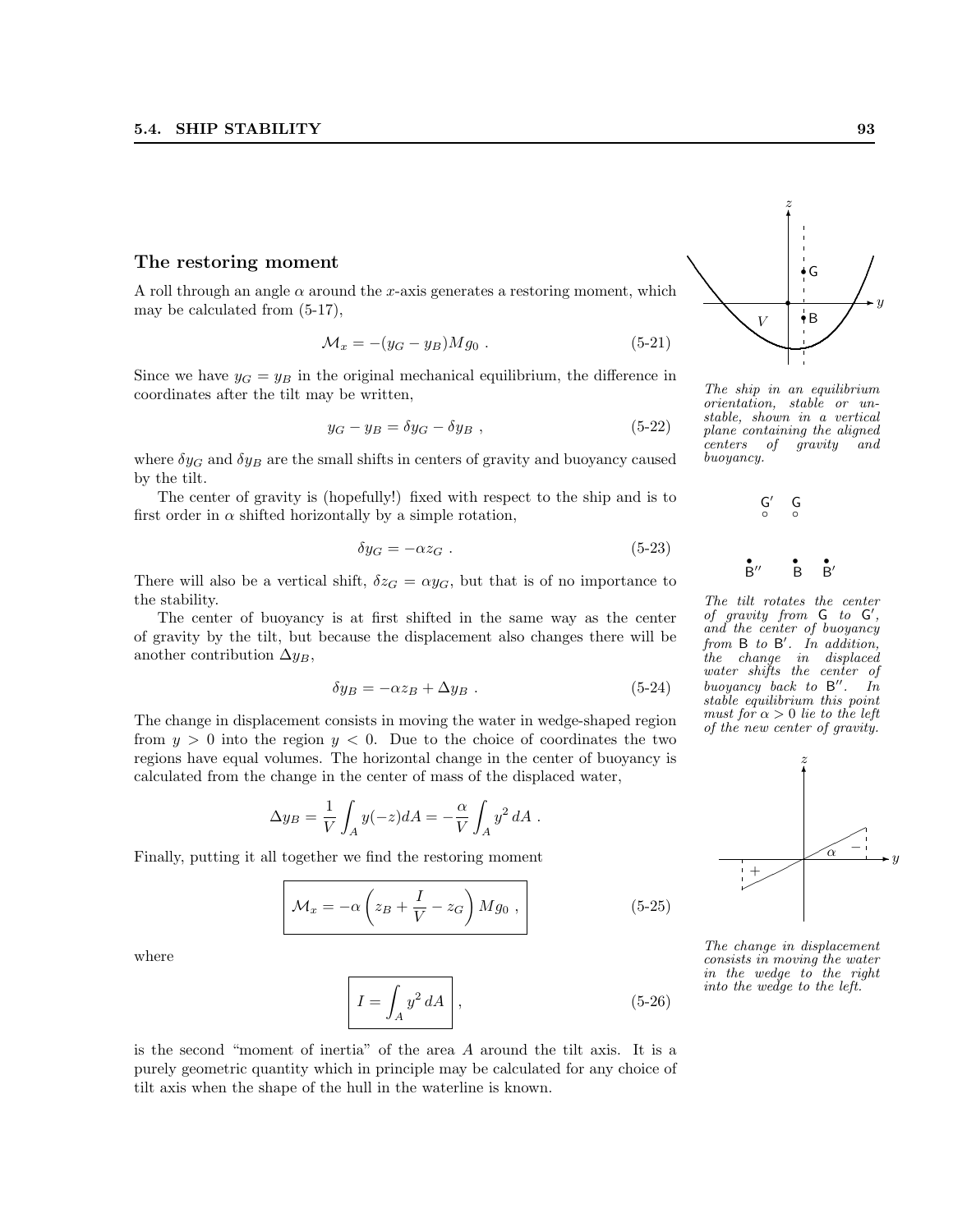

## The metacenter

For the ship to be stable, the restoring moment must counteract the tilt and thus have opposite sign of the tilt angle  $\alpha$ . This implies that the expression in parenthesis in (5-25) must be positive, or

$$
z_G < z_M \equiv z_B + \frac{I}{V} \tag{5-27}
$$

The quantity  $z_M$  on the right hand side defines the z-coordinate of a fictitious point situated vertically above the original center of buoyancy, called the metacenter. The ship is stable when the center of gravity lies below the metacenter,  $z_G < z_M$ . A good captain should always know the positions of the center of gravity and the metacenter of his ship before he sails, or else he may capsize when casting off.

Example 5.4.1: It is this condition you violate when you stand up in a small rowboat. Taking the boat to be roughly rectangular with area  $A = 1$  m  $\times$  2 m, the moment of the area becomes  $I = 2 \text{ m} \times \frac{2}{3} (1/2 \text{ m})^3 = 0.167 \text{ m}^4$ . If your mass is 75 kg and the boat's is 50 kg, the displacement will be  $V = 0.125$  m<sup>3</sup>, and the draught  $d = 6.25$  cm. The coordinate of the center of buoyancy becomes  $z_B = -3.1$  cm and the metacenter  $z_M = 1.3$  m. A person getting up from his seat may indeed raise the center of gravity so much that this inequality is violated and the boat becomes unstable.

The orientation of the coordinate system with respect to the ship's hull was not specified in the analysis and is therefore valid for a tilt in any direction. For a ship to be fully stable, the stability condition must be fulfilled for all possible tilt directions. Since the displacement  $V$  is the same for all tilt directions, the second moment of the area on the right hand side of (5-27) should in fact be chosen to be the smallest one. Often it is quite obvious which moment is the smallest. Many modern ships are extremely long with the same cross section for most of their length and a mirror symmetry through a vertical plane. For such ships the smallest moment is clearly obtained with the roll axis parallel to the longitudinal axis of the ship.

The position of the center of gravity depends on the way the ship is loaded and how the load is balanced, but once the weight of the ship and the center of gravity is known, the metacenter becomes a purely geometric quantity which may be calculated from the shape of the ship. We have previously seen the important role played by the shape of the ship in the waterline,  $z = 0$ . Let now  $A(z)$  denote the area of the ship at depth  $z$  below the waterline. From the position of the coordinate system we have  $-d < z < 0$ , where d is the maximal depth of the ship's hull, also called the ship's draught. The displacement of the ship may be written

$$
V = \int_{-d}^{0} A(z) dz , \qquad (5-28)
$$





Unstable ship. The metacenter lies below the center of gravity.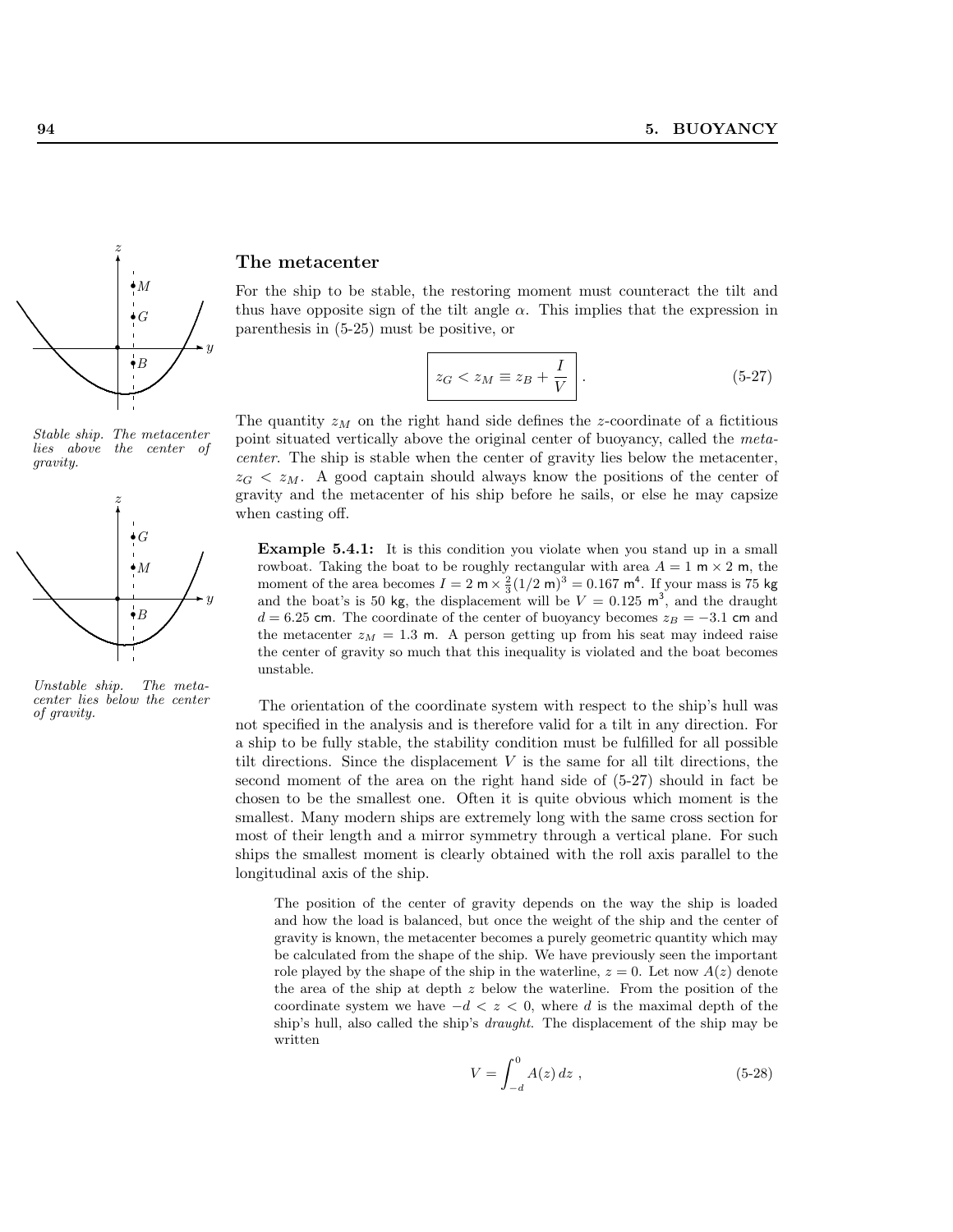and similarly the center of buoyancy becomes

$$
z_B = \frac{1}{V} \int_{-d}^{0} z A(z) dz . \tag{5-29}
$$

These expressions are quite useful in practical stability calculations (see for example problem 5.11).

The restoring moment becomes

$$
\mathcal{M}_x = -\alpha \rho_0 V g_0 (z_M - z_G) , \qquad (5-30)
$$

and is proportional to the vertical distance between the metacenter and the center of gravity. The closer the center of gravity comes to the metacenter, the smaller will the restoring moment be, and the longer will the period of rolling oscillations. The actual roll period depends also on the true moment of inertia of the ship around the roll axis (see problem 5.9).

#### Floating board

The simplest example to which we may apply the stability criterion is that of a rectangular board or box of dimensions  $a, b$  and  $c$  in the three coordinate directions. The board is assumed to be made from a uniform material with constant density  $\rho_1$  and floats in water of constant density  $\rho_0$ . The draught is d, and in hydrostatic equilibrium we must have  $dab\rho_0 = abc\rho_1$  or  $\rho_1/\rho_0 = d/c$ .

The position of the center of gravity is  $z_G = 0$  and the center of buoyancy  $z_B = -(c - d)/2$ . The second moment of the waterline area becomes (for tilts around the  $x$ -axis)

$$
I = \int_{-a/2}^{a/2} dx \int_{-b/2}^{b/2} dy y^2 = \frac{1}{12} ab^3
$$
 (5-31) *Board the*  
The board *The*

Since  $V = abd$ , the position of the metacenter is

$$
z_M = \frac{1}{2}(d-c) + \frac{b^2}{12d} \tag{5-32}
$$

The board is stable for  $z_M > 0$ . Rearranging this condition, it may be written as

$$
\left(\frac{2d}{c} - 1\right)^2 > 1 - \frac{2}{3} \left(\frac{b}{c}\right)^2 \tag{5-33}
$$

When the board dimensions obey  $b/c > \sqrt{3/2} = 1.2247...$ , the right hand side becomes negative and the inequality is always fulfilled. On the other hand, when becomes negative and the inequality is always fulfilled. On the other hand, when  $b/c < \sqrt{3}/2$ , *i.e.* if the width of the board is less than 122% of the height, there is a range of draft values around  $d = c/2$  (corresponding to density values around  $\rho_1 = \rho_0/2$ , for which the board is unstable and will keel over and come to rest in another orientation (see problem 5.11).

This stability analysis is valid for other configurations of mass inside the *Stability diag*<br>floating board. board, as long as the total mass and the position of the center of gravity are unchanged, as is for example the case for a box-shaped "ship" with a hull constructed from plates of uniform thickness.





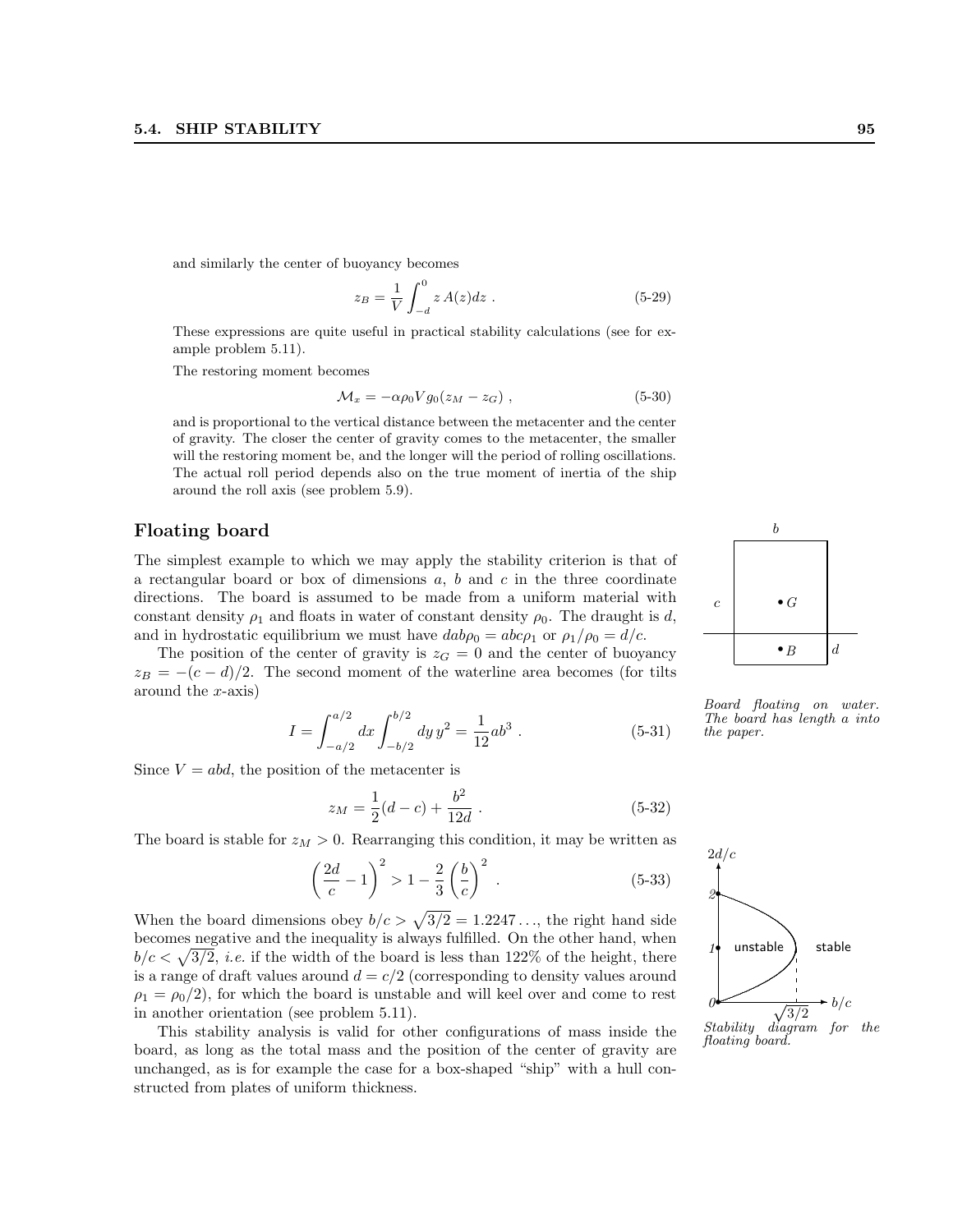(5-34)



Tilted ship with an open<br>container filled with liquid.

where  $I_1$  is the second moment of the open liquid surface. The metacentric height now becomes

 $\Delta y_G = -\alpha \frac{\rho_1 I_1}{\Lambda}$ 

For the case of a single open tank, let as before the displaced volume (including the weight of the liquid) be  $V$  and the second moment  $I$ . A similar calculation then shows that the change in center of gravity due to the movement of a wedge

 $\frac{\rho_1 I_1}{M} = -\alpha \frac{\rho_1}{\rho_0}$ 

 $\rho_0$  $I_1$ V

$$
z_M = z_B + \frac{I}{V} - \frac{\rho_1}{\rho_0} \frac{I_1}{V}
$$
 (5-35)

The effect of the moving liquid is to lower the metacentric height with possible destabilization as result (see problem 5.5). The unavoidable sloshing of the liquid may further compromise the stability.

The destabilizating effect of a liquid cargo may be counteracted by having a number of smaller containers or compartments, instead of a single container with an open surface. In car ferries this option is not available because it would hamper efficient loading of the cars, and such ships remain susceptible to the destabilizing effects of water on the car deck.

#### ∗ Principal roll axis

of liquid of density  $\rho_1$  becomes

It has already been remarked that the metacenter for absolute stability is determined by the smallest second moment of the waterline area. Instead of tilting the ship around the x-axis, it is tilted around an axis  $n = (\cos \phi, \sin \phi, 0)$  forming an angle  $\phi$  with the x-axis. Since this configuration is obtained by a simple rotation through  $\phi$  around the z-axis, the transverse coordinate to be used in calculating the second moment becomes  $y' = y \cos \phi - x \sin \phi$  (see eq. (2-40b)), and we find

$$
I = \int_A (y')^2 dA = I_{xx} \cos^2 \phi + I_{yy} \sin^2 \phi + 2I_{xy} \sin \phi \cos \phi = \mathbf{n} \cdot \mathbf{I} \cdot \mathbf{n} \quad (5-36)
$$



Tilt axis n forming an angle  $\phi$  with the x-axis.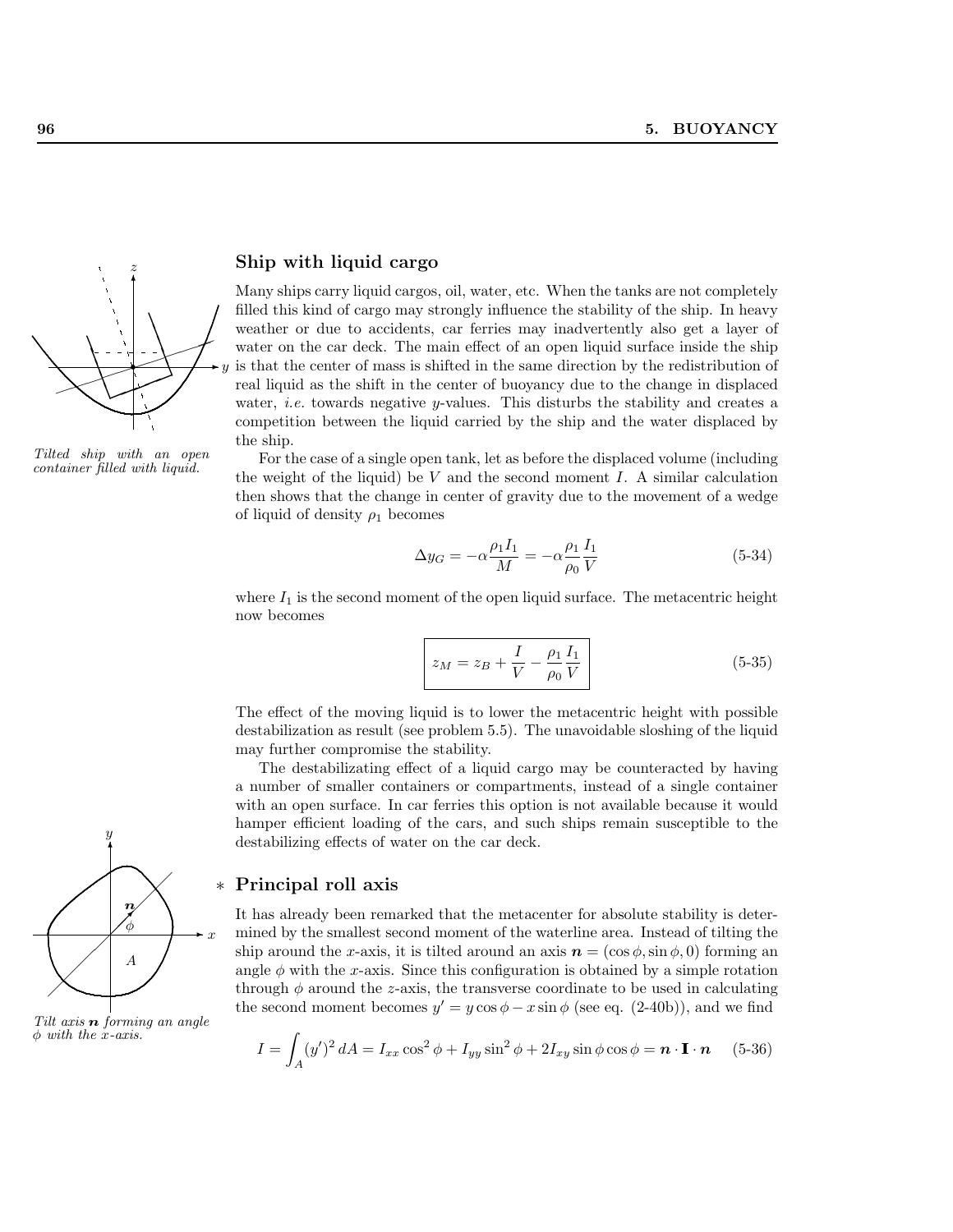where  $I_{xx}$ ,  $I_{yy}$  and  $I_{xy}$  are the elements of the matrix

$$
\mathbf{I} = \begin{pmatrix} I_{xx} & I_{xy} \\ I_{yx} & I_{yy} \end{pmatrix} = \int_A \begin{pmatrix} y^2 & -xy \\ -xy & x^2 \end{pmatrix} \, dA \tag{5-37}
$$

The extrema of the positive definite quadratic form  $\boldsymbol{n}\cdot\mathbf{I}\cdot\boldsymbol{n}$  are found from the eigenvalue equation  $\mathbf{I} \cdot \mathbf{n} = \lambda \mathbf{n}$  (see problem 5.8). The eigenvector corresponding to the smallest eigenvalue is called the principal roll axis of the ship and its eigenvalue determines the metacenter for absolute stability.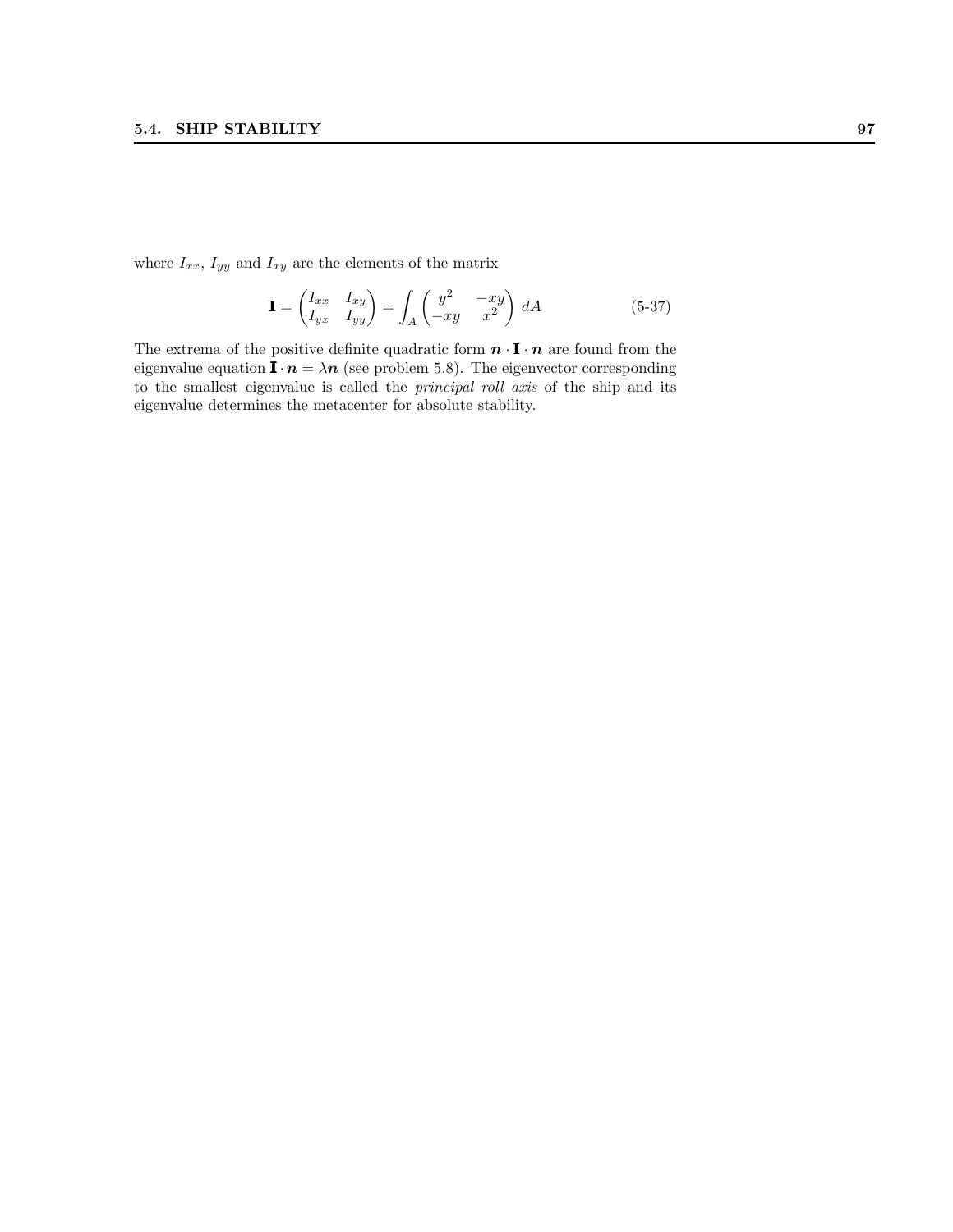#### Problems

5.1 Show that when the total force on a body vanishes, the moment of force becomes independent of the origin of the coordinate system.

5.2 A stone weighs 1000 N in air and 600 N when submerged in water. Calculate the volume and average density of the stone.

5.3 A hydrometer with mass  $M = 4$  g consists of a spherical glass container filled with air and a long thin cylindrical stem of radius  $a = 2$  mm. The sphere is weighed down so that the apparatus will float stably with the stem pointing vertically upwards and crossing the fluid surface at at some point. How much deeper  $(h)$  will it float in alcohol (mass density  $\rho_1 = 0.78$  g/cm<sup>3</sup>) than in oil (mass density  $\rho_0 = 0.82$  g/cm<sup>3</sup>)?

**5.4** A cylindrical wooden stick (density  $\rho_1 = 0.65$  g/cm<sup>3</sup>) floats in water (density  $\rho_0 = 1$  g/cm<sup>3</sup>). The stick is loaded down with a lead weight (density  $\rho_2 = 11$  g/cm<sup>3</sup>) at one end such that it floats in vertical position with a fraction  $f = 1/10$  of its length out of the water. a) What is the ratio  $(M_1/M_2)$  between the masses of the wooden stick and the lead weight? b) How large a fraction can stick out of the water (disregarding questions of stability)?

5.5 A car ferry is extremely sensitive to water on the car deck. Consider a ferry in the shape of a long box-shaped hull of mass  $M$  and essentially no thickness. The length of the ferry is a, the width b, and the height c. The density of water is  $\rho_0$ . a) Calculate the draft  $d_0$  when there is no water in the hull, b) Calculate the draft  $(d)$  when there is water of depth  $h$  inside the hull. c) Determine the center of mass height in equilibrium. d) Evaluate the stability condition.

- ∗ 5.6 Prove without assuming constant gravity that the hydrostatic moment of buoyancy equals (minus) the moment of gravity of the displaced fluid (corollary to Archimedes' law).
- ∗ 5.7 Assuming constant gravity, show that for a body not in buoyant equilibrium (i.e. for which the total force does not vanish), there is always a well-defined center of gravity  $x_G$ , such that the total moment of gravitational and buoyant forces is given by  $\mathcal{M} = x_G \times \mathcal{F}.$
- **\*** 5.8 Show that the extrema of a 2 × 2 quadratic form  $\mathbf{n} \cdot \mathbf{l} \cdot \mathbf{n}$ , where  $\mathbf{n} = (\cos \phi, \sin \phi)$ is a unit vector, are determined by the eigenvectors of **I** satisfying  $\mathbf{I} \cdot \mathbf{n} = \lambda \mathbf{n}$ .
- ∗ 5.9 Show that in a stable orientation the angular frequency of small oscillations around around a major axis of a ship is

$$
\omega=\sqrt{\frac{Mg_0}{J}(z_M-z_G)}
$$

where  $J$  is the moment of inertia of the ship around this axis.



A 'car ferry' with water on the deck